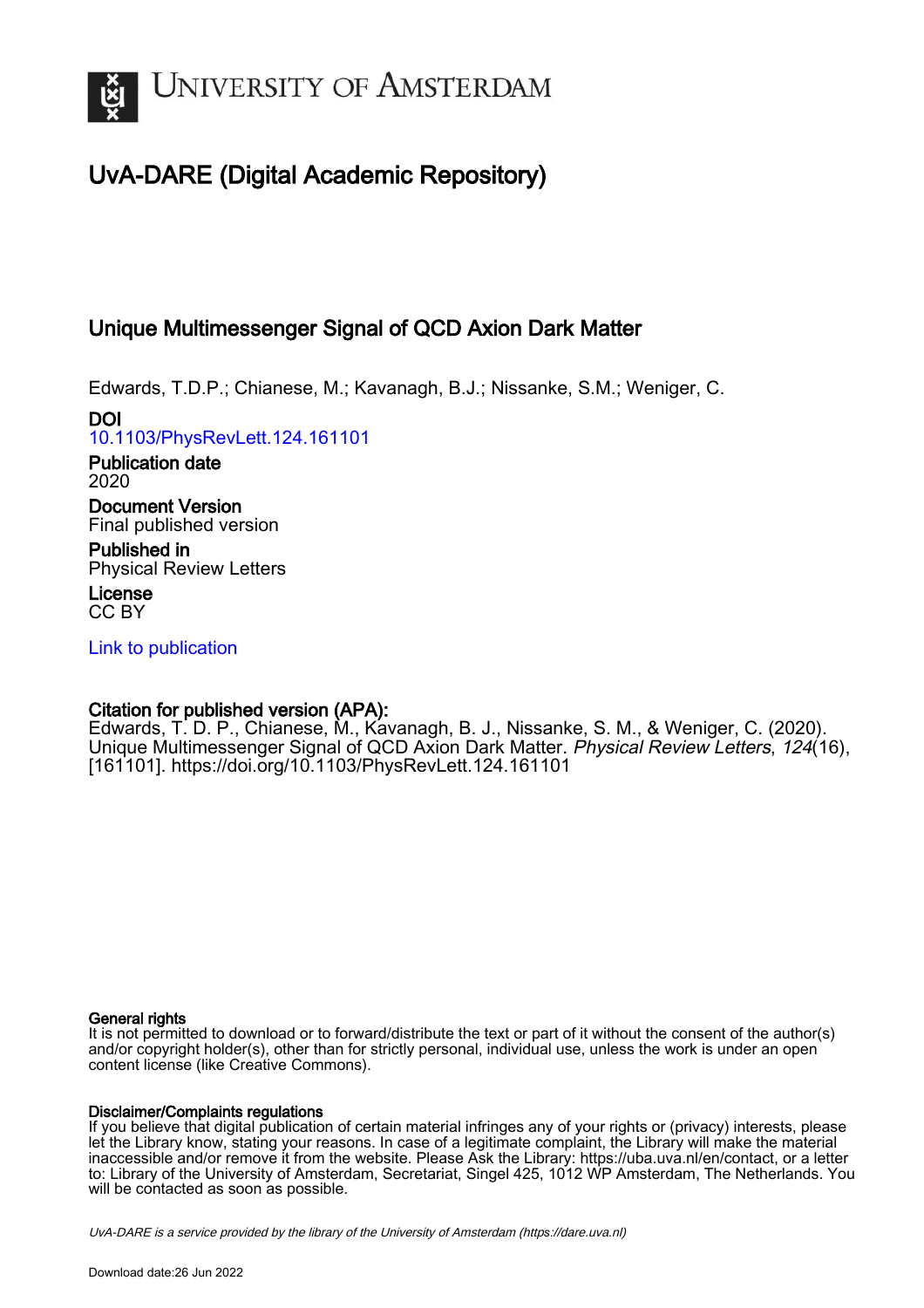#### Unique Multimessenger Signal of QCD Axion Dark Matter

<span id="page-1-0"></span>Thomas D. P. Edwards,<sup>[\\*](#page-5-0)</sup> Marco Chianese,<sup>[†](#page-5-1)</sup> Bradley J. Kavanagh<sup>o</sup>,<sup>[‡](#page-5-2)</sup> Samaya M. Nissanke,<sup>[§](#page-5-3)</sup> and Christoph Weniger<sup>[∥](#page-5-4)</sup> Gravitation Astroparticle Physics Amsterdam (GRAPPA), Institute for Theoretical Physics Amsterdam and Delta Institute for Theoretical Physics, University of Amsterdam, Science Park 904, 1090 GL Amsterdam, Netherlands

(Received 7 June 2019; revised manuscript received 18 November 2019; accepted 17 March 2020; published 20 April 2020)

We propose a multimessenger probe of QCD axion dark matter based on observations of black holeneutron star binary inspirals. It is suggested that a dense dark matter spike may grow around intermediate mass black holes ( $10^3-10^5$  M<sub>☉</sub>). The presence of such a spike produces two unique effects: a distinct phase shift in the gravitational wave strain during the inspiral and an enhancement of the radio emission due to the resonant axion-photon conversion occurring in the neutron star magnetosphere throughout the inspiral and merger. Remarkably, the observation of the gravitational wave signal can be used to infer the dark matter density and, consequently, to predict the radio emission. We study the projected reach of the LISA interferometer and next-generation radio telescopes such as the Square Kilometre Array. Given a sufficiently nearby system, such observations will potentially allow for the detection of QCD axion dark matter in the mass range  $10^{-7}$  eV to  $10^{-5}$  eV.

DOI: [10.1103/PhysRevLett.124.161101](https://doi.org/10.1103/PhysRevLett.124.161101)

Introduction.—The particle nature of dark matter (DM) remains a mystery [\[1,2\]](#page-5-5) despite efforts to detect it through astrophysical and lab-based observations [3–[6\].](#page-5-6) Another indication of new physics comes from the strong charge parity (CP) problem of quantum chromodynamics (QCD) [\[7\]](#page-5-7). The nonobservation of the neutron electric dipole moment [\[8\]](#page-5-8) constrains the CP-violating  $\theta$  parameter in the QCD sector to be surprisingly small,  $|\theta| \lesssim 10^{-10}$ , while it could generically be  $\mathcal{O}(1)$ . A popular solution to this finetuning issue is the Peccei-Quinn mechanism, which predicts the existence of the axion [9–[12\]](#page-5-9). Axionlike particles are also predicted in several extensions of the standard model (SM), as well as in string theory [\[13\].](#page-5-10) However, in the case of the QCD axion, there is a tight relation between its mass and its couplings with ordinary matter [\[14](#page-5-11)–17].

These two fundamental issues can be addressed simultaneously by treating the QCD axion as DM [\[18](#page-6-0)–20] (see Ref. [\[21\]](#page-6-1) for a review). Axions may be produced with the correct relic abundance through the misalignment mechanism [\[22\]](#page-6-2), through the decay of topological defects such as strings and domain walls[23–[27\],](#page-6-3) or via thermal production [\[28,29\]](#page-6-4). So far, only a small part of the QCD axion parameter space has been explored [\[30](#page-6-5)–33], though new experimental techniques have been recently proposed [34–[45\]](#page-6-6) (see Ref. [\[46\]](#page-6-7) for a comprehensive review). Furthermore, it has been noted that the Primakov effect can efficiently convert axions to photons in the magnetic fields of neutron stars (NSs) [\[47\].](#page-6-8) These photons are potentially observable with current and future radio telescopes [\[48](#page-6-9)–50].

Gravitational waves (GWs) have provided a new observational portal into extreme astrophysical environments [\[51\]](#page-6-10). The detection of the binary NS merger GW170817 and electromagnetic (EM) counterparts further revolutionized astrophysics and multimessenger astronomy [\[52,53\].](#page-6-11)

Distortions to GWs from binary black holes, caused by finite size effects of superradiant clouds, have recently been shown to provide a new probe of beyond the standard model (BSM) physics [\[54,55\]](#page-6-12). References [\[56,57\]](#page-6-13) demonstrated that a DM minispike around an intermediate mass black hole (IMBH) can dramatically affect the GW waveform through dynamical friction, providing yet another direct probe of BSM physics. DM environmental effects on GW signals were studied more generally in Refs. [\[58](#page-6-14)–60].

In this Letter, we explore the possibility of probing QCD axion DM with multimessenger astronomy. We study the combined signal of GWs and radio emission from a NS inspiraling toward an IMBH surrounded by a dense spike of axion DM as sketched in Fig. [1](#page-2-0). We show that by measuring the spike profile from the GW signal using the planned space-based observatory LISA [\[61\]](#page-6-15) (Fig. [2](#page-2-1)), we can predict the gradual evolution of the radio signal during the yearslong inspiral phase. Most importantly, the increased density from the minispike amplifies the radio signal, allowing for the potential detection of QCD axions with photon couplings expected in the most commonly studied models [\[14](#page-5-11)–17]. This is illustrated for radio observations with the Square Kilometre Array (SKA) [\[62,63\]](#page-6-16) in Fig. [3.](#page-2-2)

Astrophysical system.—IMBHs have masses  $M_{\text{BH}} =$  $10^3$ – $10^5$  M<sub>o</sub>. Thought to reside in the centers of smaller

Published by the American Physical Society under the terms of the [Creative Commons Attribution 4.0 International](https://creativecommons.org/licenses/by/4.0/) license. Further distribution of this work must maintain attribution to the author(s) and the published article's title, journal citation, and DOI. Funded by SCOAP<sup>3</sup>.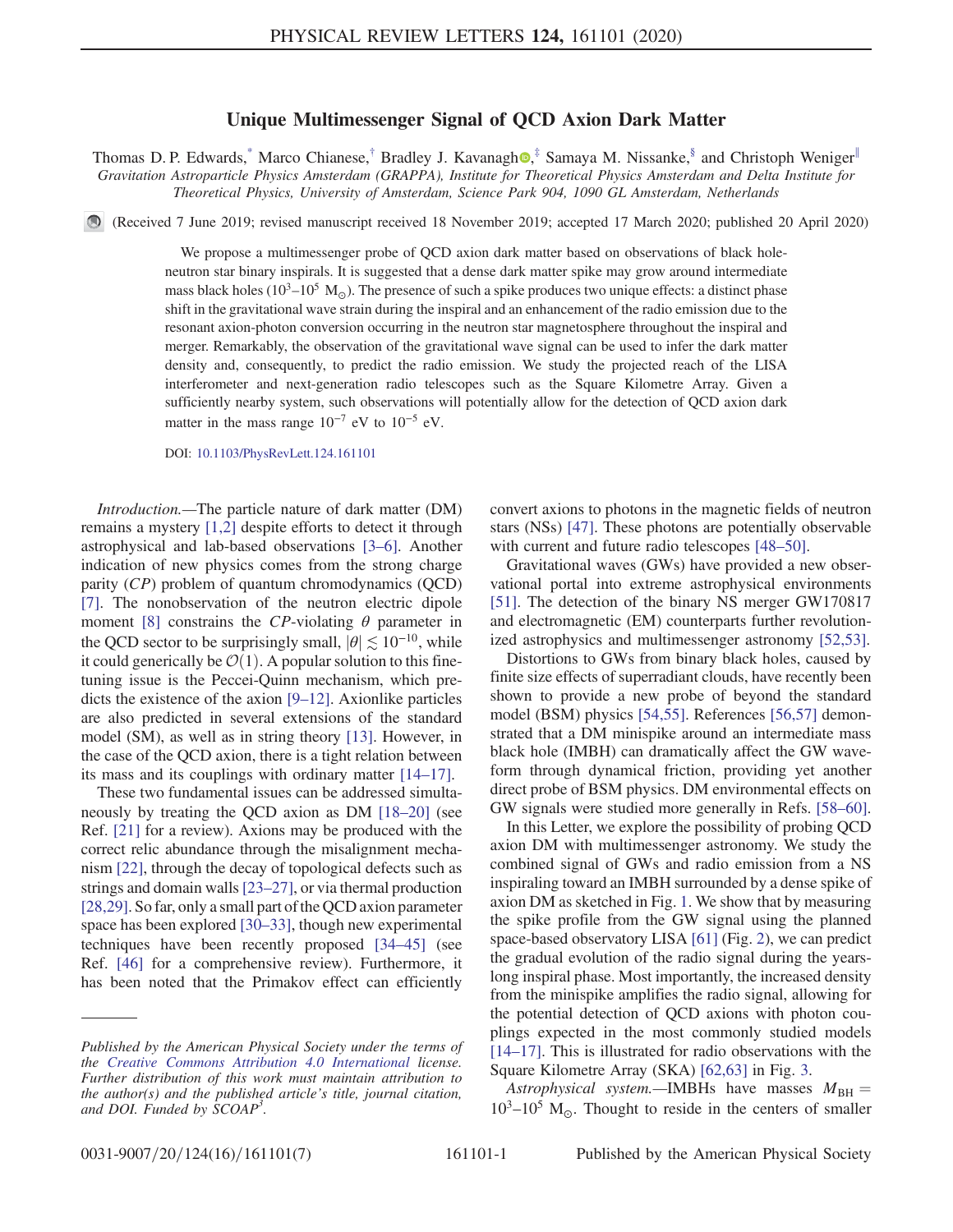<span id="page-2-0"></span>

FIG. 1. Illustration of the IMBH-DM-NS system. A DM halo of axions a around the intermediate mass black hole (IMBH) produces a phase shift in the GW signal and radio emission due to its conversion into photons  $\gamma$  in the neutron star (NS) magnetosphere.

spiral galaxies ( $\lesssim$ 10<sup>9</sup> M<sub>o</sub> [\[64\]](#page-6-17)), as well as in dense stellar environments such as globular clusters [\[65\]](#page-6-18), a growing number of observations point toward the existence of IMBHs in nature [\[66](#page-6-19)–69]. There are multiple proposed formation mechanisms, including runaway growth through the mergers of stellar mass objects [\[70](#page-6-20)–72], the direct collapse of gas clouds at high redshift [\[73,74\],](#page-7-0) or primordial formation from large density perturbations [75–[78\].](#page-7-1)

<span id="page-2-1"></span>

FIG. 2. Error on the DM density from GW measurements of  $\alpha$ . Green bands show  $1\sigma$  uncertainties on the reconstructed DM density from analyzing the GW waveform (for a system at  $d = 0.01$  Gpc, representing a signal-to-noise ratio for LISA of ∼92) over 10 bins in radius (measured from the position of the  $10^4$  M<sub> $\odot$ </sub> IMBH). The fiducial density profile is shown as a blue dashed line. Along the top axis, we also label the approximate time-to-merger in the vacuum case.

These IMBHs may exist in DM halos [79–[82\].](#page-7-2) It has been shown that for a BH undergoing adiabatic growth [\[83\]](#page-7-3) at the centre of such a halo, the surrounding DM would form a dense spike whose profile  $\rho_{DM}(r)$  is approximately a power law with index  $\alpha$  [\[84](#page-7-4)–89]

$$
\rho_{\rm DM}(r) = \begin{cases} \rho_{\rm sp} \left(\frac{r_{\rm sp}}{r}\right)^{\alpha}, & r_{\rm ISCO} < r \le r_{\rm sp}, \\ \frac{\rho_{\rm s}}{(r/r_{\rm s})(1+r/r_{\rm s})^2}, & r > r_{\rm sp}. \end{cases} \tag{1}
$$

The Navarro–Frenk–White (NFW) parameters  $\rho_s$  and  $r_s$ [\[90\]](#page-7-5) are related to the cosmological history and mass of the halo, for which we follow Ref. [\[57\]](#page-6-21), assuming a formation redshift  $z_f = 20$  and total halo mass 10<sup>6</sup> M<sub>☉</sub>. The radius of the BH's innermost stable circular orbit (ISCO) is denoted  $r_{\text{ISCO}}$ . To solve for the spike parameters, we set  $M(\langle r_h \rangle)$  =  $4\pi \int_{r_{\text{ISCO}}}^{r_{\text{h}}} \rho_{\text{DM}} r^2 dr = 2M_{\text{BH}}$ , where  $r_{\text{sp}} \sim 0.2r_h$  [\[57\]](#page-6-21). The spike profile varies with the initial DM profile. For an initially NFW-like profile, the spike slope is  $\alpha = \frac{7}{3}$  (our benchmark scenario).

These systems are speculative from both the perspective of IMBH formation as well as the presence and properties (such as  $\alpha$ ) of the spike [\[80,91](#page-7-6)–93]. For instance, for the spike to be preserved, the BH must not have undergone any mergers in its recent past [\[92\]](#page-7-7), nor should it be in a dense baryonic environment [\[91\].](#page-7-8) So if these systems form, their most likely location is in globular clusters [\[94\]](#page-7-9).

In addition to the IMBH with a DM spike, we consider an inspiraling NS (on a circular orbit, for concreteness). NSs can have extremely high magnetic fields  $(10^9-10^{15} \text{ G})$ , allowing for efficient axion-photon conversion close to the NS surface. NSs readily form in globular clusters [\[95\]](#page-7-10)

<span id="page-2-2"></span>

FIG. 3. Projected reach in axion-photon coupling from radio observations. SKA2 sensitivity (100 hours) to the axion-photon coupling for different orbital separations  $r$  and IMBH-DM-NS distances d, assuming  $\theta = 90^{\circ}$ . The QCD axion parameter space is represented by the blue band, while the vertical and horizontal gray bands show the ADMX [\[30,31\]](#page-6-5) and CAST [\[32\]](#page-6-22) limits, respectively.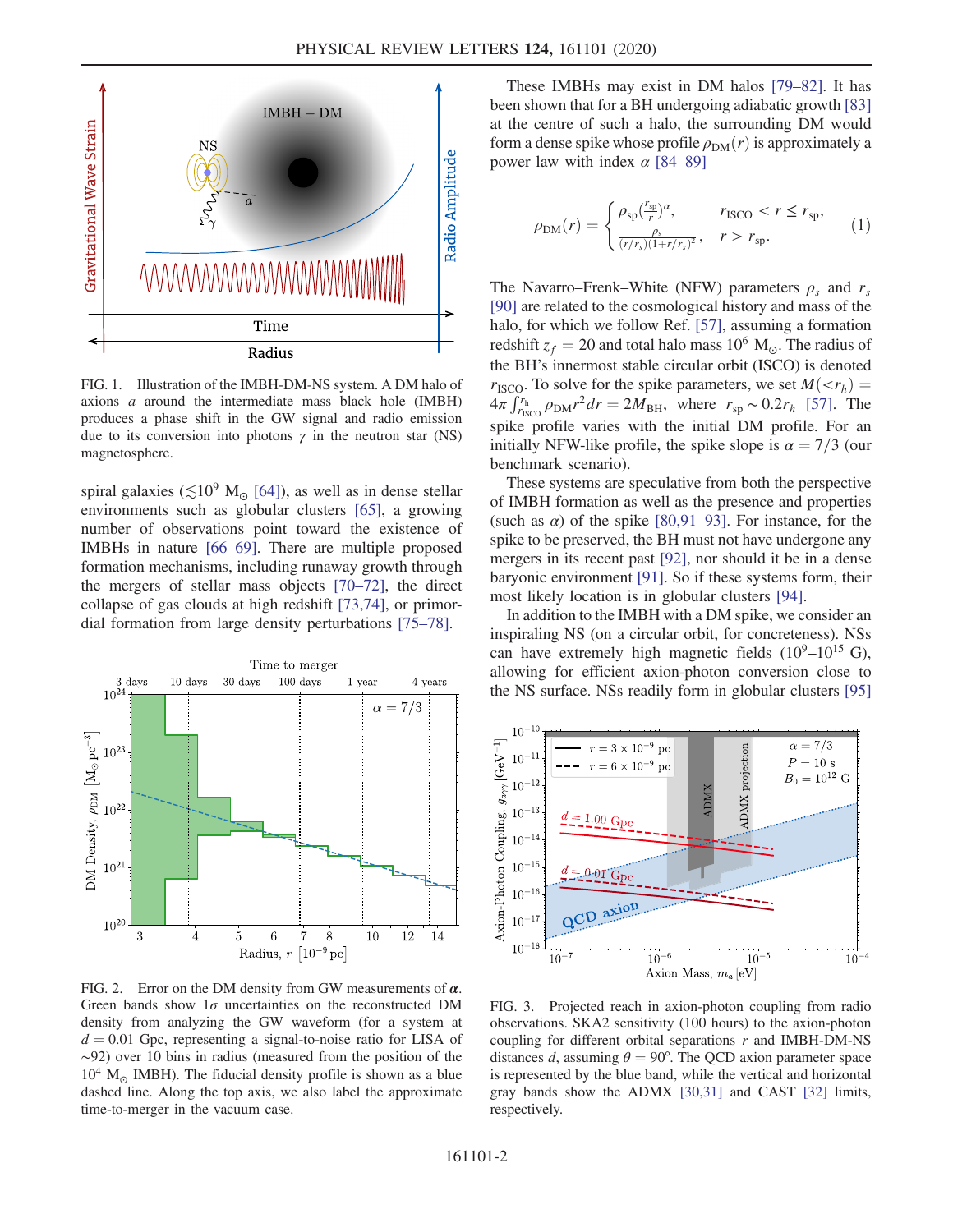and, therefore, are plausible candidates for mergers with IMBHs. We refer to the total system as IMBH-DM-NS.

Reference [\[80\]](#page-7-6) argues that there are many IMBHs within our own Galactic halo. For an IMBH-DM-NS system to form, the IMBH must capture a NS. This process is very uncertain, relying on tracing formation models from the early Universe to today [\[94,96\].](#page-7-9) Reference [\[94\]](#page-7-9) suggests a detection rate density in LISA of approximately  $\mathcal{R} \sim$  3–10 Gpc<sup>-3</sup> yr<sup>-1</sup>. Therefore, we consider two scenarios, one in which the IMBH-DM-NS system is close, at 0.01 Gpc, and one in which the system is further away, at 1 Gpc. The former is an optimistic scenario in terms of the strength of the radio signal, whereas many of the farther systems are likely to be observed over a ten year observing period. (Note that 1 Gpc corresponds to  $z \approx 0.25$  and a signal-to-noise ratio of ∼1 in LISA.) Importantly, these events would be dominated by IMBHs with masses  $10^3$ – $10^4$  M<sub>o</sub>. For concreteness, we consider an IMBH of  $10^4$  M<sub>o</sub> since the additional gravitational potential of the BH preserves the structure of the spike for longer times [\[97\]](#page-7-11).

The properties of NSs in globular clusters are uncertain. However, they are thought to be much older than normal pulsars in galactic disks, and it has been suggested that most are formed from electron-capture supernova processes due to their minimal kick velocities [\[50,95\].](#page-6-23) For the inspiraling NS, we take the magnetic field strength  $B_0 = 10^{12}$  G and spin period  $P = 10$  s [\[49,95\];](#page-6-24) NSs with similar properties have been found in observed globular clusters [98–[102\].](#page-7-12) We assume  $M_{NS} = 1.4 M_{\odot}$  and  $r_{NS} =$ 10 km as benchmark values for the NS mass and radius.

<span id="page-3-0"></span>Gravitational wave signal.—In vacuum, intermediate mass-ratio inspiral produces sub-Hertz gravitational waves. In the IMBH-DM-NS system, the dominant effect causing a deviation from the vacuum inspiral is the gravitational interaction between the DM halo and the NS passing through it, known as dynamical friction (DF) [\[103](#page-7-13)–105]. Dynamical friction exerts a drag force on the NS

$$
f_{\rm DF} = 4\pi G_N^2 M_{\rm NS}^2 \frac{\rho_{\rm DM}(r)}{v_{\rm NS}^2(r)} \ln \Lambda,\tag{2}
$$

where  $v_{\text{NS}}$  is the velocity of the NS, and we take lnΛ ~ 3 for the Coulomb logarithm. This force causes a loss of orbital energy,  $dE_{DF}/dt = v_{NS}f_{DF}$ , changing the accumulated phase of the GW signal and eventually reducing the inspiral time before merger with respect to the vacuum waveform. We see, from Eq. [\(2\)](#page-3-0), that this force grows as the NS inspirals, (The NS orbital velocity grows roughly as  $r^{-1/2}$ , so that the DF force scales roughly as  $r^{-\alpha+1}$ .) although so, too, does the radiation reaction force due to GW emission.

In the Newtonian regime, the waveform of the IMBH-DM-NS system is computed by solving the energy balance equation, taking into account the effect of both DF and GW emission on the orbital energy  $E_{\text{orbit}}$  of the system [\[57\]](#page-6-21)

$$
-\frac{dE_{\text{orbit}}}{dt} = \frac{dE_{\text{DF}}}{dt} + \frac{dE_{\text{GW}}}{dt}.
$$
 (3)

For circular orbits in the Newtonian regime, the energy loss due to GW emission is

$$
\frac{dE_{\rm GW}}{dt} = \frac{32}{5} \frac{G_N M_{\rm NS}^2}{c^5} r^4 \omega_s^6, \tag{4}
$$

where  $\omega_s$  is the orbital frequency and r is the orbital radius. The resulting phase difference with respect to the vacuum inspiral signal depends on the chirp mass  $\mathcal{M}_c \simeq M_{\text{NS}}^{3/5} M_{\text{BH}}^{2/5}$ , on the individual masses  $M_{BH}$  and  $M_{NS}$ , and on the density of DM. (Note that we only consider low redshift systems,  $z \ll 1$ , therefore, we ignore any difference between lab and system frame.)

Figure [2](#page-2-1) shows the constraints on  $\alpha$  as a function of radius from the IMBH recast as an error on the DM density. To calculate the error, we take ten log-spaced radial bins and integrate the noise-weighted inner product between the associated lower and upper frequencies,  $f_l^i$  and  $f_u^i$ , respectively. The error on  $\alpha$  [\[106\]](#page-7-14) (using the Fisher information) is then given by

$$
\frac{\Delta \alpha}{\alpha} = \left[ 4 \text{Re} \left( \int_{f_l^i}^{f_u^i} \frac{\frac{\partial h}{\partial \ln \alpha} \frac{\partial h^*}{\partial \ln \alpha}}{S_n(f)} df \right) \right]^{-1/2},\tag{5}
$$

where  $S_n(f)$  is the LISA noise spectral density taken from Ref.  $[57]$  and h is the GW strain. We assume a five-year observation with LISA, beginning at a frequency of 0.04 Hz at  $r \approx 1.5 \times 10^{-8}$  pc and ending at 0.44 Hz at the ISCO.

We neglect any errors from the correlation between different parameters, which are expected to be small for  $\alpha$ [\[57\]](#page-6-21). We assume that all quantities (for example, spins and masses) can be measured precisely and do not contribute significantly to the error on the DM density. Note that higher order post-Newtonian effects on the inspiral will be important in breaking the degeneracy between  $M_{\text{BH}}$ ,  $M_{\text{NS}}$ , and  $\mathcal{M}_c$ , as well as deducing the spins of the NS and IMBH. This degeneracy breaking has been demonstrated for current and future experiments in Refs. [\[107](#page-7-15)–109], although the impact on our projections should be tested in future work.

Figure [2](#page-2-1) shows the  $1\sigma$  uncertainty on the density reconstruction. At radii larger than  $r \gtrsim 6 \times 10^{-9}$  pc, the DM density can be constrained to better than 10%, but as the separation of the binary decreases, the uncertainty on the DM density increases. This is due to three effects; first, as the system approaches merger, GW emission (and not DF) begins to dominate the phase evolution of the waveform. Second, time spent at a given radius is not evenly distributed, as can be seen in the upper y axis of Fig. [2](#page-2-1). Finally, the LISA sensitivity decreases at higher frequencies, weakening the constraining power at small  $r$ .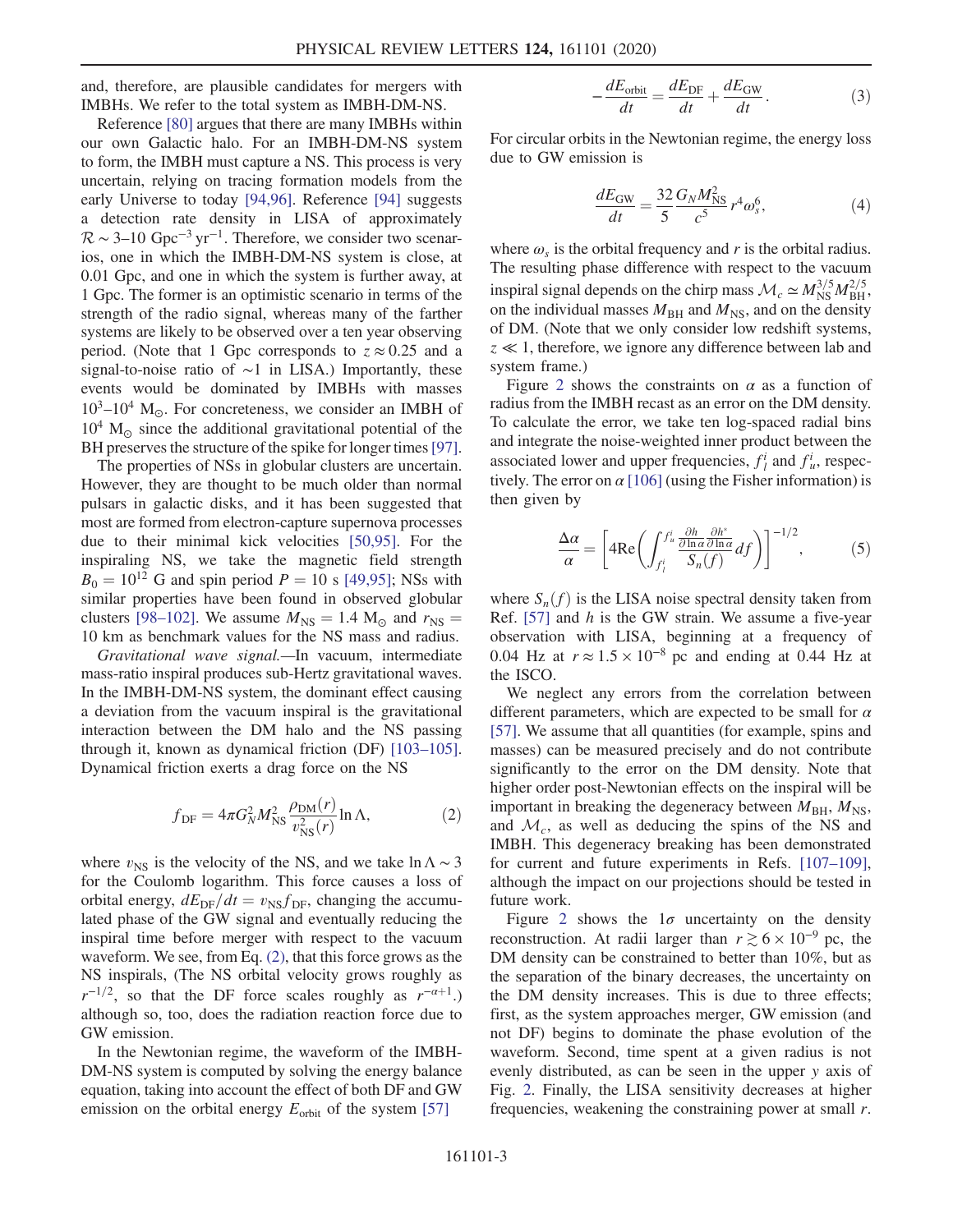Therefore, the phase evolution of the waveform is very sensitive to dynamical friction (and thus, the DM density) predominantly when  $r$  is large.

While the formation, properties, and survival of DM spikes is not guaranteed [\[80,91](#page-7-6)–93], GW observations can be used to confirm (or disfavor) the presence of a spike in a given system. DM profiles with  $\alpha = 1.5$  will still induce a detectable phase shift [\[57\]](#page-6-21), though these shallower slopes will significantly degrade constraints on  $\alpha$  (see Supplemental Material I [\[110\]\)](#page-7-16). In any case, the resulting density constraints can be fed directly into the EM signal calculation, predicting the expected radio emission.

Radio signal.—The radio signal arises from resonant axion-photon conversion occurring when the axion mass  $m_a$  matches the frequency  $\omega_p$  of the plasma surrounding the NS

$$
\omega_p \approx \sqrt{\frac{4\pi \alpha_{\text{EM}} n_c}{m_c}},\tag{6}
$$

with  $n_c$  the number density of charged particles with mass  $m<sub>c</sub>$ . As a concrete example, we consider the Goldreich-Julian model for the NS plasma [\[111\]](#page-7-17) which, in the nonrelativistic limit, provides

$$
n_c = \frac{2\Omega \cdot B}{e},\tag{7}
$$

<span id="page-4-0"></span>where  $\Omega = 2\pi/P$  is the angular velocity and **B** is the magnetic field, which we consider to be in a dipole configuration with the axis aligned to the rotation axis. Resonant axion-photon conversion then occurs at a specific radial distance from the NS center, which is given by [\[49\]](#page-6-24)

$$
r_c \simeq 58 \text{ km} |3\cos^2\theta - 1|^{1/3} \left(\frac{r_{\text{NS}}}{10 \text{ km}}\right) \times \left[\frac{B_0}{10^{12} \text{ G}} \frac{10 \text{ s}}{P} \left(\frac{10^{-6} \text{ eV}}{m_a}\right)^2\right]^{1/3}, \tag{8}
$$

where  $\theta$  is the polar angle with respect to the rotation axis. Equation [\(8\)](#page-4-0) is obtained by setting  $\omega_p = m_a/2\pi$  and considering electrons or positions plasma ( $m_c = m_e$ ).

Following Ref. [\[49\]](#page-6-24), the radiated power is given by

$$
\frac{d\mathcal{P}}{d\Omega} \sim 2 \times p_{a\gamma} \rho_{\text{DM}}(r_c) v_c r_c^2,\tag{9}
$$

where  $\rho_{DM}(r_c)$  and  $v_c$  are the DM density and velocity at the conversion radius. The energy transfer function  $p_{a\gamma}$  is obtained using the WKB and stationary phase approximations to give

$$
p_{a\gamma} \sim \frac{\pi}{12} \frac{g_{a\gamma\gamma}^2 B_0^2 r_{\rm NS}}{m_a} \left(\frac{r_{\rm NS}}{r_c}\right)^5 (3\cos^2\theta + 1), \qquad (10)
$$

where  $g_{a\gamma\gamma}$  is the strength of the coupling that leads to axion-photon conversion through the interaction  $\mathcal{L} =$  $-g_{\alpha\gamma\gamma}a\mathbf{E}\cdot\mathbf{B}/4.$ 

We use Eddington's formula to calculate the phase-space distribution of the DM in the BH frame [\[112,113\]](#page-7-18), assuming isotropy and spherical symmetry (see Supplemental Material II [\[110\]](#page-7-16) for more details). This distribution  $f(\mathcal{E})$ depends on the relative energy  $\mathcal{E} = \Psi(r) - \frac{1}{2}v^2$  and the gravitational potential  $\Psi(r) = \Phi_0 - \Phi(r)$ , relative to the potential at the minispike boundary,  $\Phi_0$ . For  $r \leq 10^{-8}$  pc (the point at which the GW signal would become observable) the enclosed mass is dominated by the BH, and therefore, we neglect the contribution of the minispike to the relative potential:  $\Psi = \Psi_{BH} = G_N M_{BH}/r$ . In this case, we find  $f(\mathcal{E}) \propto \mathcal{E}^{\alpha-3/2}$  (for  $\mathcal{E} > 0$ ).

Nearby DM particles are accelerated under gravity as they infall toward the NS. Particles with initial velocity  $v$ reach velocity  $\sqrt{v^2 + 2\Psi_{\text{NS}}}$  at the conversion radius, where the NS potential is  $\Psi_{\text{NS}} = G_N M_{\text{NS}}/r_c$ . Applying Liouville's theorem [\[114\],](#page-7-19) we find the DM density at the conversion radius as

$$
\rho_{\rm DM}(r_c) = \sqrt{\frac{2}{\pi}} \frac{\rho_{\rm sp} r_{\rm sp}{}^{\alpha}}{(G_N M_{\rm BH})^{\alpha}} \frac{\alpha(\alpha - 1)\Gamma(\alpha - 1)}{\Gamma(\alpha - \frac{1}{2})}
$$

$$
\times \int_{v_{\rm min}}^{v_{\rm max}} \left[ \Psi_{\rm BH} + \Psi_{\rm NS} - \frac{v^2}{2} \right]^{\alpha - (3/2)} v^2 dv, \quad (11)
$$

where  $v_{\text{min}} = \sqrt{2\Psi_{\text{NS}}}$  and  $v_{\text{max}} = \sqrt{2(\Psi_{\text{BH}} + \Psi_{\text{NS}})}$ . We assume that the amplitude of the radiated power is dominated by the peak of the velocity distribution (We do not consider the boost to the NS frame since the NS orbital velocity is subdominant with respect to the DM peak velocity.)

$$
v_c^2 \sim \frac{2G_N M_{\text{BH}}}{r} \left[ \alpha - \frac{1}{2} \right]^{-1} + \frac{2G_N M_{\text{NS}}}{r_c}.
$$
 (12)

Finally, the flux density of the radio signal is given by

$$
S = \frac{1}{\mathcal{B}d^2} \frac{d\mathcal{P}}{d\Omega},\tag{13}
$$

where  $d$  is the distance to the system and  $\beta$  is the signal bandwidth (calculated as the 90% containment region of the DM velocity distribution far from the NS). Given the central frequency f of the radio signal, we find  $\frac{\mathcal{B}}{f}$  to be 0.06 and 0.12 at an orbit of  $r = 6 \times 10^{-9}$  pc and  $r = 3 \times 10^{-9}$  pc, respectively.

Figure [3](#page-2-2) shows the projected reach of the future SKA2 telescope in the axion parameter space, obtained by considering the minimum detectable flux density S which provides a signal-to-noise ratio (SNR) equal to one. (An SNR of one was chosen to directly compare with Ref. [\[49\]](#page-6-24). Increasing the required SNR for detection leads to a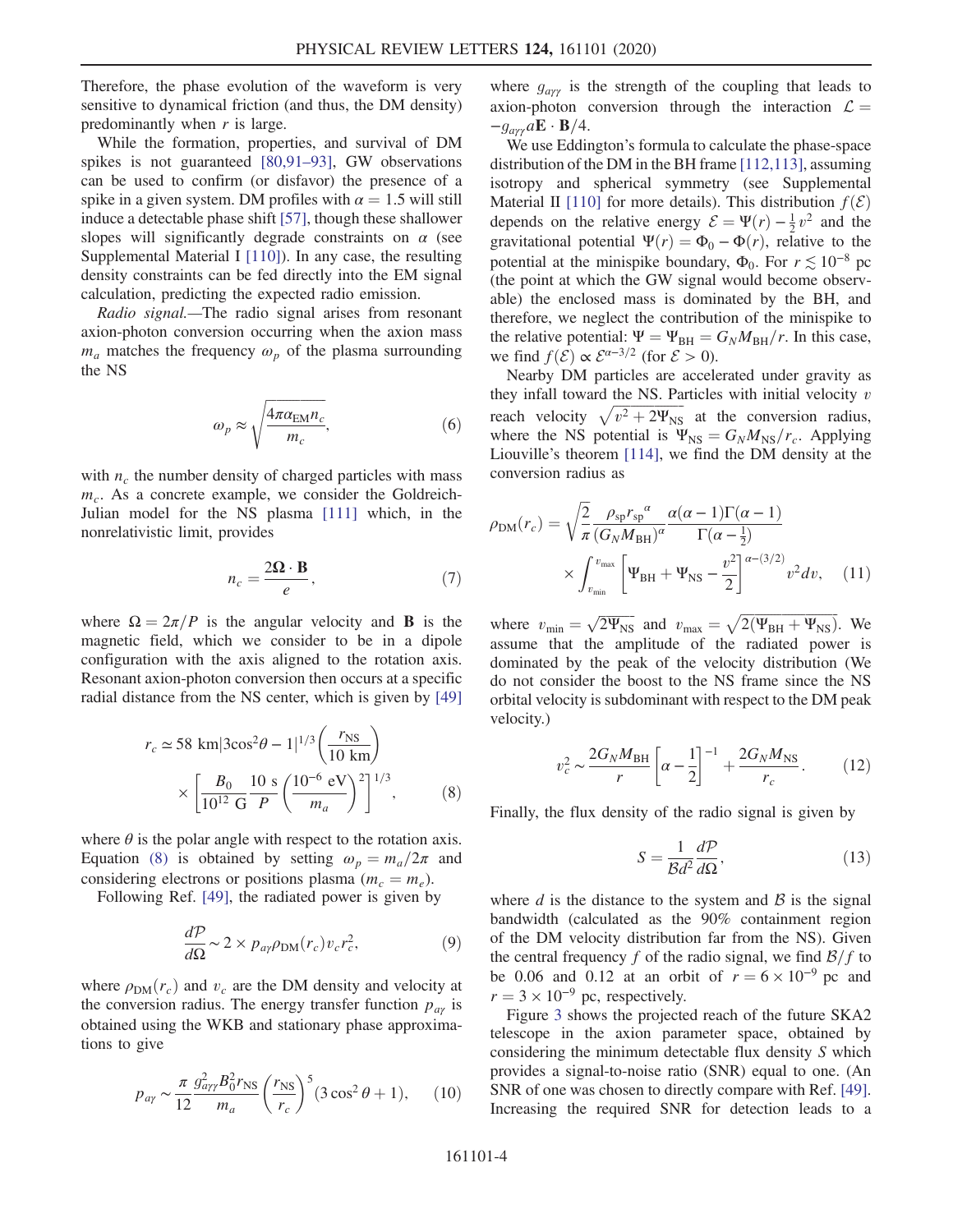corresponding increase in the couplings we can probe as  $g_{a\gamma\gamma} \propto \sqrt{\text{SNR}}$ .) In particular, for a radio telescope

$$
SNR = \frac{S}{SEFD} \sqrt{n_{pol} B \Delta t_{obs}},
$$
 (14)

where  $n_{pol} = 2$  is the number of polarizations, SEFD = 0.098 is the SKA2 system-equivalent flux density as estimated in Ref. [\[50\]](#page-6-23), and we assume an observation time of  $\Delta t_{obs} = 100$  hours. This is roughly the time spent by the system from the closest orbit we consider  $(r = 3 \times 10^{-9} \text{ pc})$  until merger. We have assumed that the sensitivity is limited by the detector's thermal noise. Since IMBHs have not yet been conclusively detected, it is thought that they do not have an appreciable accretion disk, meaning that there is unlikely to be any background radio emission during the inspiral. The sensitivity curves are valid in the mass range  $10^{-7}$  eV  $\leq m_a \leq 1.4 \times 10^{-5}$  eV. The lower limit is set by the lower cutoff frequency potentially probed by SKA, (We note that, for  $m_a >$  $10^{-7}$  eV, the corresponding axion Compton wavelength is smaller than 0.01 km, 3 orders of magnitude smaller than the size of the NS. This allows us to neglect quantum effects when computing both signatures.) while the upper limit comes from the requirement that axion-photon conversion occurs outside the NS,  $r_c \ge r_{\text{NS}}$ .

Figure [3](#page-2-2) shows that a crucial parameter is the distance of the IMBH-DM-NS system, since the flux density depends on its inverse square. On the other hand, the sensitivity does not strongly depend on the BH-NS separation r. Radio observations taken when  $r \sim 3 \times 10^{-9}$  pc (solid lines) yield sensitivities to  $g_{a\gamma\gamma}$  which are roughly a factor of 2 stronger than for  $r \sim 6 \times 10^{-9}$  pc (dashed lines). In Fig. [3,](#page-2-2) we have fixed  $\rho_{DM}$  to the fiducial density profile. However, as we saw in Fig. [2,](#page-2-1) the DM density is likely to be more poorly constrained at smaller radii, making the radio sensitivity at large r substantially more robust (though not substantially weaker).

Discussion.—With a sufficiently nearby detection of an IMBH-DM-NS system, it will be possible to probe the parameter space of QCD axion DM. We find roughly a 0.05% probability of a detection closer than  $d = 0.01$  Gpc over 10 years, using predicted LISA detection rates for such systems [\[94\]](#page-7-9) (though these typically come with large uncertainties). Instead, out to  $d = 1$  Gpc, we expect a few tens of detections per year.

We emphasize that setting upper limits on  $g_{a\gamma\gamma}$  from the nondetection of a radio signal is hampered by uncertainties in the individual NS properties and magnetosphere modeling (see Supplemental Material III [\[110\]](#page-7-16)). Detecting and studying a larger population of such systems would perhaps allow for robust limit setting, through modeling of the expected properties of the NS population. Nevertheless, a joint  $GW + EM$  detection is within reach of upcoming experiments and would be a striking confirmation of axion Dark Matter. GW observations can provide constraints on the DM density around BHs, as in Fig. [2,](#page-2-1) with the better estimation of the density at larger separations reducing uncertainties on the expected radio signal.

Above around  $m_a \sim 10^{-6}$  eV, these broadband sensitivities would be complementary to current and proposed axion haloscope experiments [\[30,31,34](#page-6-5)–37] (some of which are plotted in Fig. [3\)](#page-2-2). These are sensitive to the density of DM local to Earth, which carries its own uncertainties [\[115\].](#page-7-20) Such uncertainties could be mitigated in our scenario by combining information from GW and radio emission. Therefore, multimessenger observations of black hole-dark matter-neutron star systems have the potential to detect QCD axion dark matter for masses between  $10^{-7}$  eV and  $10^{-5}$  eV.

We thank David Nichols, Tanja Hinderer, Mikael Leroy, and Gianfranco Bertone for fruitful discussions. Finally, we thank the python scientific computing packages numpy [\[116\]](#page-7-21) and scipy [\[117\]](#page-7-22). This research is funded by NWO through the VIDI research program "Probing the Genesis of Dark Matter" [Grant No. 680-47-532; (T. E., C. W.)]. S. N. is grateful for support from the Nederlandse Organisatie voor Wetenschappelijk Onderzoek (NWO) through the VIDI and Projectruimte grants (PI Nissanke)

- <span id="page-5-1"></span><span id="page-5-0"></span>[\\*](#page-1-0) t.d.p.edwards@uva.nl
- <span id="page-5-2"></span>[†](#page-1-0) m.chianese@uva.nl
- <span id="page-5-3"></span>[‡](#page-1-0) b.j.kavanagh@uva.nl
- <span id="page-5-4"></span>[§](#page-1-0) s.m.nissanke@uva.nl
- [∥](#page-1-0) c.weniger@uva.nl
- <span id="page-5-5"></span>[1] G. Bertone, D. Hooper, and J. Silk, [Phys. Rep.](https://doi.org/10.1016/j.physrep.2004.08.031) 405, 279 [\(2005\).](https://doi.org/10.1016/j.physrep.2004.08.031)
- [2] G. Bertone and Tim M. P. Tait, [Nature \(London\)](https://doi.org/10.1038/s41586-018-0542-z) **562**, 51 [\(2018\).](https://doi.org/10.1038/s41586-018-0542-z)
- <span id="page-5-6"></span>[3] L. D. Duffy and K. van Bibber, [New J. Phys.](https://doi.org/10.1088/1367-2630/11/10/105008) 11, 105008 [\(2009\).](https://doi.org/10.1088/1367-2630/11/10/105008)
- [4] T. Marrodán Undagoitia and L. Rauch, [J. Phys. G](https://doi.org/10.1088/0954-3899/43/1/013001) 43, [013001 \(2016\).](https://doi.org/10.1088/0954-3899/43/1/013001)
- [5] J. M. Gaskins, [Contemp. Phys.](https://doi.org/10.1080/00107514.2016.1175160) **57**, 496 (2016).
- <span id="page-5-7"></span>[6] F. Kahlhoefer, [Int. J. Mod. Phys. A](https://doi.org/10.1142/S0217751X1730006X) 32, 1730006 (2017).
- [7] M. Dine, Flavor Physics for the Millennium, in *Proceed*ings, Theoretical Advanced Study Institute in Elementary Particle Physics, TASI 2000, Boulder, USA, 2000 (2000), pp. 349–369.
- <span id="page-5-9"></span><span id="page-5-8"></span>[8] J. M. Pendlebury et al., Phys. Rev. D 92[, 092003 \(2015\).](https://doi.org/10.1103/PhysRevD.92.092003)
- [9] R. D. Peccei and H. R. Quinn, [Phys. Rev. Lett.](https://doi.org/10.1103/PhysRevLett.38.1440) 38, 1440 [\(1977\).](https://doi.org/10.1103/PhysRevLett.38.1440)
- [10] R. D. Peccei and H. R. Quinn, [Phys. Rev. D](https://doi.org/10.1103/PhysRevD.16.1791) 16, 1791 [\(1977\).](https://doi.org/10.1103/PhysRevD.16.1791)
- [11] S. Weinberg, [Phys. Rev. Lett.](https://doi.org/10.1103/PhysRevLett.40.223) **40**, 223 (1978).
- <span id="page-5-10"></span>[12] F. Wilczek, [Phys. Rev. Lett.](https://doi.org/10.1103/PhysRevLett.40.279) **40**, 279 (1978).
- [13] A. Arvanitaki, S. Dimopoulos, S. Dubovsky, N. Kaloper, and J. March-Russell, Phys. Rev. D 81[, 123530 \(2010\).](https://doi.org/10.1103/PhysRevD.81.123530)
- <span id="page-5-11"></span>[14] J. E. Kim, [Phys. Rev. Lett.](https://doi.org/10.1103/PhysRevLett.43.103) **43**, 103 (1979).
- [15] M. A. Shifman, A. I. Vainshtein, and V. I. Zakharov, [Nucl.](https://doi.org/10.1016/0550-3213(80)90209-6) Phys. B166[, 493 \(1980\).](https://doi.org/10.1016/0550-3213(80)90209-6)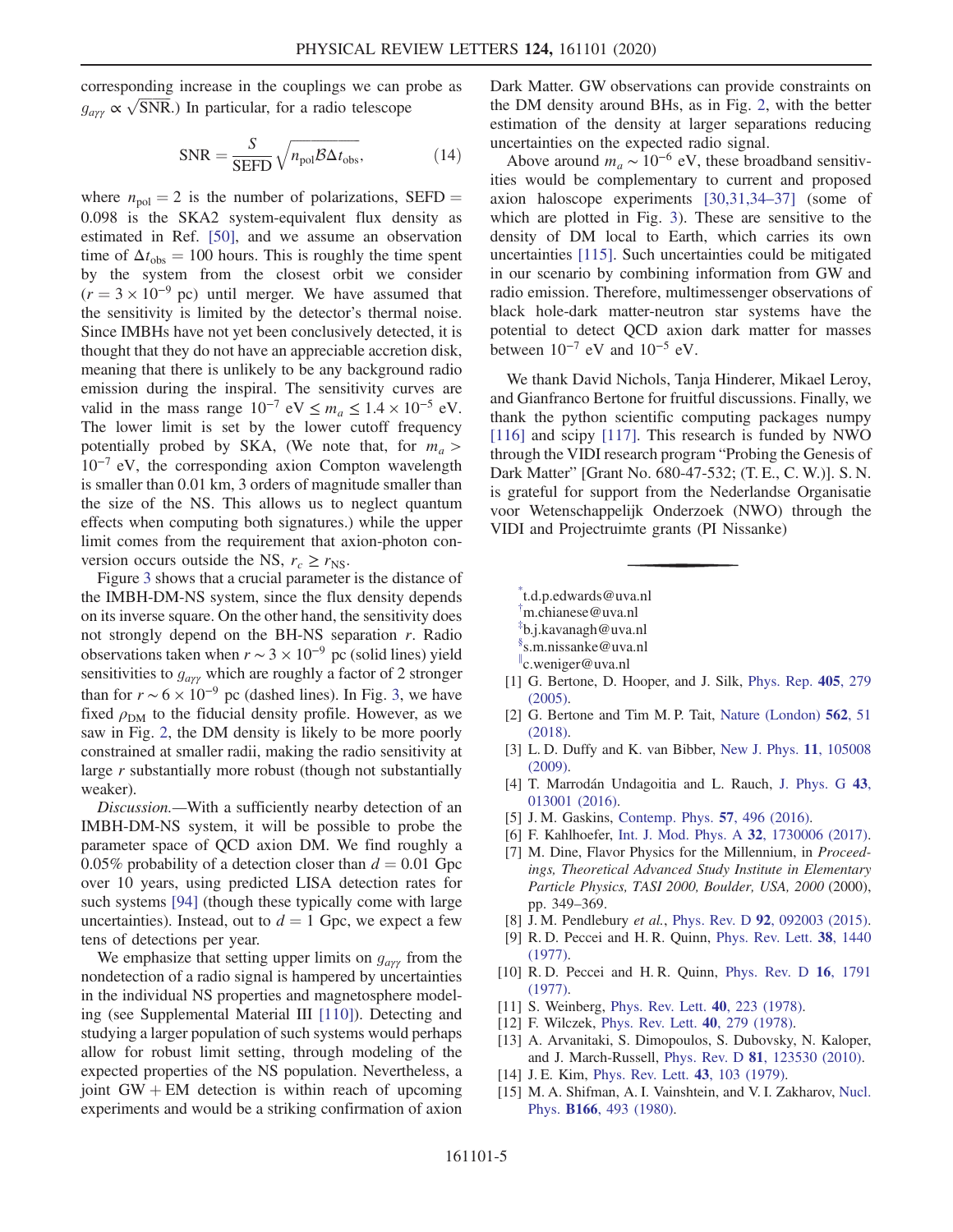- [16] A. R. Zhitnitsky, Yad. Fiz. 31, 497 (1980) [Sov. J. Nucl. Phys. 31, 260 (1980)].
- [17] M. Dine, W. Fischler, and M. Srednicki, [Phys. Lett.](https://doi.org/10.1016/0370-2693(81)90590-6) 104B, [199 \(1981\)](https://doi.org/10.1016/0370-2693(81)90590-6).
- <span id="page-6-0"></span>[18] J. Preskill, M. B. Wise, and F. Wilczek, [Phys. Lett.](https://doi.org/10.1016/0370-2693(83)90637-8) 120B, [127 \(1983\)](https://doi.org/10.1016/0370-2693(83)90637-8).
- [19] L. F. Abbott and P. Sikivie, Phys. Lett. **120B**[, 133 \(1983\).](https://doi.org/10.1016/0370-2693(83)90638-X)
- [20] M. Dine and W. Fischler, Phys. Lett. **120B**[, 137 \(1983\).](https://doi.org/10.1016/0370-2693(83)90639-1)
- <span id="page-6-1"></span>[21] D. J. E. Marsh, [Phys. Rep.](https://doi.org/10.1016/j.physrep.2016.06.005) **643**, 1 (2016).
- <span id="page-6-2"></span>[22] O. Wantz and E.P.S. Shellard, [Phys. Rev. D](https://doi.org/10.1103/PhysRevD.82.123508) **82**, 123508 [\(2010\).](https://doi.org/10.1103/PhysRevD.82.123508)
- <span id="page-6-3"></span>[23] R. L. Davis, [Phys. Lett. B](https://doi.org/10.1016/0370-2693(86)90300-X) 180, 225 (1986).
- [24] D. Harari and P. Sikivie, [Phys. Lett. B](https://doi.org/10.1016/0370-2693(87)90032-3) 195, 361 (1987).
- [25] C. Hagmann, S. Chang, and P. Sikivie, [Phys. Rev. D](https://doi.org/10.1103/PhysRevD.63.125018) 63, [125018 \(2001\).](https://doi.org/10.1103/PhysRevD.63.125018)
- [26] T. Hiramatsu, M. Kawasaki, K. Saikawa, and T. Sekiguchi, Phys. Rev. D 85[, 105020 \(2012\)](https://doi.org/10.1103/PhysRevD.85.105020); 86[, 089902\(E\) \(2012\)](https://doi.org/10.1103/PhysRevD.86.089902).
- [27] M. Kawasaki, K. Saikawa, and T. Sekiguchi, [Phys. Rev. D](https://doi.org/10.1103/PhysRevD.91.065014) 91[, 065014 \(2015\).](https://doi.org/10.1103/PhysRevD.91.065014)
- <span id="page-6-4"></span>[28] M. S. Turner, [Phys. Rev. Lett.](https://doi.org/10.1103/PhysRevLett.59.2489) **59**[,](https://doi.org/10.1103/PhysRevLett.60.1101.3) 2489 (1987); **60**, [1101\(E\) \(1988\).](https://doi.org/10.1103/PhysRevLett.60.1101.3)
- [29] A. Salvio, A. Strumia, and W. Xue, [J. Cosmol. Astropart.](https://doi.org/10.1088/1475-7516/2014/01/011) [Phys. 01 \(2014\) 011.](https://doi.org/10.1088/1475-7516/2014/01/011)
- <span id="page-6-5"></span>[30] S.J. Asztalos et al. (ADMX Collaboration), [Phys. Rev.](https://doi.org/10.1103/PhysRevLett.104.041301) Lett. 104[, 041301 \(2010\)](https://doi.org/10.1103/PhysRevLett.104.041301).
- [31] N. Du et al. (ADMX Collaboration), [Phys. Rev. Lett.](https://doi.org/10.1103/PhysRevLett.120.151301) 120, [151301 \(2018\).](https://doi.org/10.1103/PhysRevLett.120.151301)
- <span id="page-6-22"></span>[32] V. Anastassopoulos et al. (CAST Collaboration), [Nat.](https://doi.org/10.1038/nphys4109) Phys. 13[, 584 \(2017\).](https://doi.org/10.1038/nphys4109)
- [33] S. Hoof, F. Kahlhoefer, P. Scott, C. Weniger, and M. White, [J. High Energy Phys. 03 \(2019\) 191.](https://doi.org/10.1007/JHEP03(2019)191)
- <span id="page-6-6"></span>[34] B. M. Brubaker et al., Phys. Rev. Lett. **118**[, 061302 \(2017\).](https://doi.org/10.1103/PhysRevLett.118.061302)
- [35] A. Caldwell, G. Dvali, B.Majorovits, A.Millar, G. Raffelt, J. Redondo, O. Reimann, F. Simon, and F. Steffen (MADMAX Working Group), Phys. Rev. Lett. 118[, 091801 \(2017\)](https://doi.org/10.1103/PhysRevLett.118.091801).
- [36] L. Zhong et al. (HAYSTAC Collaboration), [Phys. Rev. D](https://doi.org/10.1103/PhysRevD.97.092001) 97[, 092001 \(2018\).](https://doi.org/10.1103/PhysRevD.97.092001)
- [37] P. Brun et al. (MADMAX Collaboration), [Eur. Phys. J. C](https://doi.org/10.1140/epjc/s10052-019-6683-x) 79[, 186 \(2019\)](https://doi.org/10.1140/epjc/s10052-019-6683-x).
- [38] M. Lawson, A. J. Millar, M. Pancaldi, E. Vitagliano, and F. Wilczek, Phys. Rev. Lett. 123[, 141802 \(2019\)](https://doi.org/10.1103/PhysRevLett.123.141802).
- [39] Y. Kahn, B. R. Safdi, and J. Thaler, [Phys. Rev. Lett.](https://doi.org/10.1103/PhysRevLett.117.141801) 117, [141801 \(2016\).](https://doi.org/10.1103/PhysRevLett.117.141801)
- [40] B. T. McAllister, G. Flower, E. N. Ivanov, M. Goryachev, J. Bourhill, and M. E. Tobar, [Phys. Dark Universe](https://doi.org/10.1016/j.dark.2017.09.010) 18, 67 [\(2017\).](https://doi.org/10.1016/j.dark.2017.09.010)
- [41] T.M. Shokair et al., [Int. J. Mod. Phys. A](https://doi.org/10.1142/S0217751X14430040) 29, 1443004 [\(2014\).](https://doi.org/10.1142/S0217751X14430040)
- [42] S. Al Kenany et al., [Nucl. Instrum. Methods Phys. Res.,](https://doi.org/10.1016/j.nima.2017.02.012) Sect. A 854[, 11 \(2017\)](https://doi.org/10.1016/j.nima.2017.02.012).
- [43] D. Alesini, D. Babusci, D. Di Gioacchino, C. Gatti, G. Lamanna, and C. Ligi, [arXiv:1707.06010.](https://arXiv.org/abs/1707.06010)
- [44] A. Caputo, C. P. Garay, and S. J. Witte, *[Phys. Rev. D](https://doi.org/10.1103/PhysRevD.98.083024)* 98, [083024 \(2018\);](https://doi.org/10.1103/PhysRevD.98.083024) 99[, 089901\(E\) \(2019\).](https://doi.org/10.1103/PhysRevD.99.089901)
- [45] A. Caputo, M. Regis, M. Taoso, and S. J. Witte, [J. Cosmol.](https://doi.org/10.1088/1475-7516/2019/03/027) [Astropart. Phys. 03 \(2019\) 027.](https://doi.org/10.1088/1475-7516/2019/03/027)
- <span id="page-6-7"></span>[46] I. G. Irastorza and J. Redondo, [Prog. Part. Nucl. Phys.](https://doi.org/10.1016/j.ppnp.2018.05.003) 102, [89 \(2018\)](https://doi.org/10.1016/j.ppnp.2018.05.003).
- <span id="page-6-8"></span>[47] M. S. Pshirkov and S. B. Popov, [J. Exp. Theor. Phys.](https://doi.org/10.1134/S1063776109030030) **108**, [384 \(2009\)](https://doi.org/10.1134/S1063776109030030).
- <span id="page-6-9"></span>[48] F. P. Huang, K. Kadota, T. Sekiguchi, and H. Tashiro, Phys. Rev. D 97[, 123001 \(2018\)](https://doi.org/10.1103/PhysRevD.97.123001).
- <span id="page-6-24"></span>[49] A. Hook, Y. Kahn, B. R. Safdi, and Z. Sun, [Phys. Rev. Lett.](https://doi.org/10.1103/PhysRevLett.121.241102) 121[, 241102 \(2018\)](https://doi.org/10.1103/PhysRevLett.121.241102).
- <span id="page-6-23"></span>[50] B. R. Safdi, Z. Sun, and A. Y. Chen, [Phys. Rev. D](https://doi.org/10.1103/PhysRevD.99.123021) 99, [123021 \(2019\).](https://doi.org/10.1103/PhysRevD.99.123021)
- <span id="page-6-10"></span>[51] B. P. Abbott et al. (LIGO Scientific and Virgo Collaborations), Phys. Rev. Lett. 116[, 061102 \(2016\).](https://doi.org/10.1103/PhysRevLett.116.061102)
- <span id="page-6-11"></span>[52] B. P. Abbott et al. (LIGO Scientific and Virgo Collaborations), Phys. Rev. Lett. 119[, 161101 \(2017\).](https://doi.org/10.1103/PhysRevLett.119.161101)
- [53] B. P. Abbott et al. (LIGO Scientific, Virgo, Fermi GBM, INTEGRAL, IceCube, AstroSat Cadmium Zinc Telluride Imager Team, IPN, Insight-Hxmt, ANTARES, Swift, AGILE Team, 1M2H Team, Dark Energy Camera GW-EM, DES, DLT40, GRAWITA, Fermi-LAT, ATCA, AS-KAP, Las Cumbres Observatory Group, OzGrav, DWF (Deeper Wider Faster Program), AST3, CAASTRO, VINROUGE, MASTER, J-GEM, GROWTH, JAGWAR, CaltechNRAO, TTU-NRAO, NuSTAR, Pan-STARRS, MAXI Team, TZAC Consortium, KU, Nordic Optical Telescope, ePESSTO, GROND, Texas Tech University, SALT Group, TOROS, BOOTES, MWA, CALET, IKI-GW Follow-up, H.E.S.S., LOFAR, LWA, HAWC, Pierre Auger, ALMA, Euro VLBI Team, Pi of Sky, Chandra Team at McGill University, DFN, ATLAS Telescopes, High Time Resolution Universe Survey, RIMAS, RATIR, and SKA South Africa/MeerKAT Collaborations), [As](https://doi.org/10.3847/2041-8213/aa91c9)trophys. J. 848[, L12 \(2017\).](https://doi.org/10.3847/2041-8213/aa91c9)
- <span id="page-6-12"></span>[54] D. Baumann, H. S. Chia, and R. A. Porto, [Phys. Rev. D](https://doi.org/10.1103/PhysRevD.99.044001) 99, [044001 \(2019\).](https://doi.org/10.1103/PhysRevD.99.044001)
- [55] O. A. Hannuksela, K. W. K. Wong, R. Brito, E. Berti, and T. G. F. Li, Nat. Astron. 3[, 447 \(2019\)](https://doi.org/10.1038/s41550-019-0712-4).
- <span id="page-6-13"></span>[56] K. Eda, Y. Itoh, S. Kuroyanagi, and J. Silk, [Phys. Rev. Lett.](https://doi.org/10.1103/PhysRevLett.110.221101) 110[, 221101 \(2013\)](https://doi.org/10.1103/PhysRevLett.110.221101).
- <span id="page-6-21"></span>[57] K. Eda, Y. Itoh, S. Kuroyanagi, and J. Silk, [Phys. Rev. D](https://doi.org/10.1103/PhysRevD.91.044045) 91[, 044045 \(2015\).](https://doi.org/10.1103/PhysRevD.91.044045)
- <span id="page-6-14"></span>[58] C. F. B. Macedo, P. Pani, V. Cardoso, and L. C. B. Crispino, [Astrophys. J.](https://doi.org/10.1088/0004-637X/774/1/48) 774, 48 (2013).
- [59] E. Barausse, V. Cardoso, and P. Pani, [Phys. Rev. D](https://doi.org/10.1103/PhysRevD.89.104059) 89, [104059 \(2014\).](https://doi.org/10.1103/PhysRevD.89.104059)
- <span id="page-6-15"></span>[60] X.-J. Yue and W.-B. Han, Phys. Rev. D 97[, 064003 \(2018\).](https://doi.org/10.1103/PhysRevD.97.064003)
- <span id="page-6-16"></span>[61] P. Amaro-Seoane et al., [arXiv:1702.00786.](https://arXiv.org/abs/1702.00786)
- [62] P. Bull et al., [Pub. Astron. Soc. Aust.](https://doi.org/10.1017/pasa.2019.42) 37, e002 (2020).
- [63] P. Dewdney, SKA1 System Baseline Design, [https://www](https://www.skatelescope.org/wp-content/uploads/2012/07/SKA-TEL-SKO-DD-001-1_BaselineDesign1.pdf) [.skatelescope.org/wp-content/uploads/2012/07/SKA-TEL-](https://www.skatelescope.org/wp-content/uploads/2012/07/SKA-TEL-SKO-DD-001-1_BaselineDesign1.pdf)[SKO-DD-001-1\\_BaselineDesign1.pdf.](https://www.skatelescope.org/wp-content/uploads/2012/07/SKA-TEL-SKO-DD-001-1_BaselineDesign1.pdf)
- <span id="page-6-18"></span><span id="page-6-17"></span>[64] J. E. Greene, [Nat. Commun.](https://doi.org/10.1038/ncomms2314) 3, 1304 (2012).
- <span id="page-6-19"></span>[65] M. C. Miller and D. P. Hamilton, [Mon. Not. R. Astron.](https://doi.org/10.1046/j.1365-8711.2002.05112.x) Soc. 330[, 232 \(2002\)](https://doi.org/10.1046/j.1365-8711.2002.05112.x).
- [66] N. Webb, D. Cseh, E. Lenc, O. Godet, D. Barret, S. Corbel, S. Farrell, R. Fender, N. Gehrels, and I. Heywood, [Science](https://doi.org/10.1126/science.1222779) 337[, 554 \(2012\)](https://doi.org/10.1126/science.1222779).
- [67] A. Ballone, M. Mapelli, and M. Pasquato, [Mon. Not. R.](https://doi.org/10.1093/mnras/sty2139) Astron. Soc. 480[, 4684 \(2018\)](https://doi.org/10.1093/mnras/sty2139).
- [68] S. Takekawa, T. Oka, Y. Iwata, S. Tsujimoto, and M. Nomura, [Astrophys. J. Lett.](https://doi.org/10.3847/2041-8213/aafb07) 871, L1 (2019).
- <span id="page-6-20"></span>[69] J.-H. Woo, H. Cho, E. Gallo, E. Hodges-Kluck, H. A. Le, J. Shin, D. Son, and J. C. Horst, Nat. Astron. 3[, 755 \(2019\).](https://doi.org/10.1038/s41550-019-0790-3)
- [70] Y. Taniguchi, Y. Shioya, T. G. Tsuru, and S. Ikeuchi, [Publ.](https://doi.org/10.1093/pasj/52.3.533) [Astron. Soc. Jpn.](https://doi.org/10.1093/pasj/52.3.533) 52, 533 (2000).